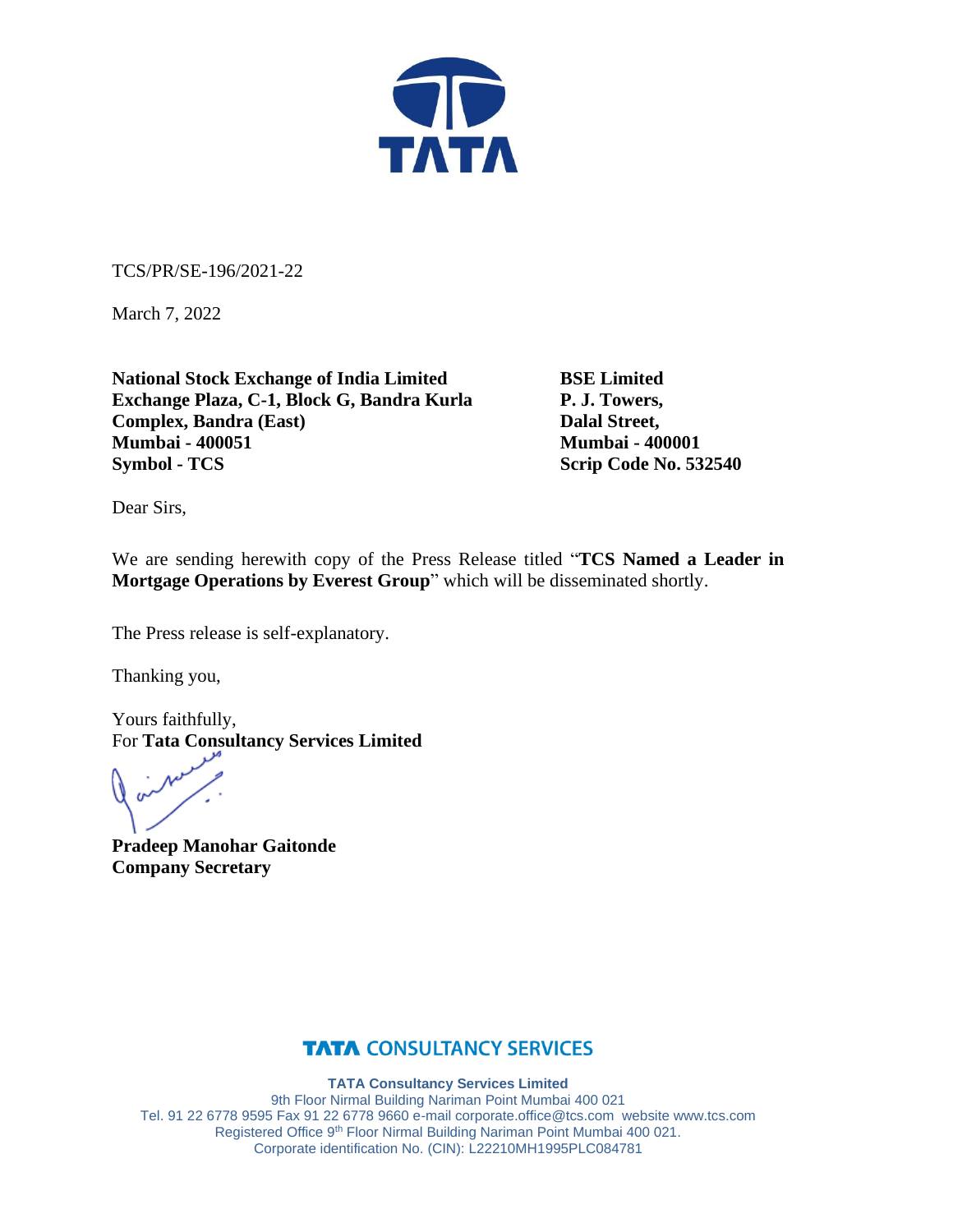

## For immediate use Press Release

### **TCS Named a Leader in Mortgage Operations by Everest Group**

*Tata Consultancy Services' Stronghold of Mortgage Operations Across Geographies, Domain Expertise, Strong Suite of Digital Offerings, and Advisory Capabilities, Cited as Key Strengths*

**NEW YORK | MUMBAI, March 07, 2022:** Tata Consultancy Services (TCS) (BSE: 532540, NSE: TCS) has been positioned as a Leader in the Everest Group PEAK Matrix® for Mortgage Operations<sup>1</sup>.

The report highlights TCS' stronghold of mortgage operations across geographies, covering the entire value chain from front to back office. It says that a combination of strong domain expertise, digital offerings, and advisory capabilities have enabled TCS to create a diverse portfolio of clients, comprising some of the largest banks, nonbanks and fintechs.

Cited as a key strength is TCS' enhanced suite of digital solutions like DigiHome solution for sales and origination processes and a forbearance and loss mitigation solution, in addition to the pre-existing extensive set of solutions. TCS' focused investments in creating more value-added analytics solutions such as TCS DeXAM for data management, Happy Workforce for workforce management post-COVID, and Next Best Action solution to help banks customize customer recommendations, were cited as key strengths.

"*Cutting-edge technologies, changing customer expectations and a tougher competitive environment are pushing mortgage firms to relook at themselves through a digital lens. Lenders are partnering with TCS to leverage our tech-led mortgage solutions to meet customer demand, spur innovation and drive growth and transformation*," said **K Krithivasan, Business Group Head, Banking, Financial Services and Insurance, TCS**. "*This positioning as a Leader is a recognition of our vision, capabilities, innovative solutions that enable traditional and non-traditional lenders, and success in helping clients create competitive differentiation in the market*."

TCS has over two decades of experience in managing end-to-end mortgage business operations leveraging best-in-class technology solutions. It serves more than 45 clients, including top global banks and non-banking lenders, and has a significant strategic presence in every segment within the mortgage ecosystem. TCS supports over 280 lending processes across the loan lifecycle, including origination, active servicing, and default servicing, and manages the entire value chain of cognitive operations for residential mortgage and loan operations for clients across the world.

TCS addresses clients' operational and scalability requirements and helps them achieve their organizational objectives. Given its expertise in mortgages, TCS has played an instrumental role in bringing about a disruptive change in the way mortgage processes are managed and has institutionalized some of the best practices in this space.

Leveraging its deep knowledge of mortgage operations and technology, TCS has built an end-to-end suite of digital mortgage solutions including digital mortgage advisor and broker, digital origination, digital underwriting, automated document classification and extraction, digital quality control, digital closing, digital servicing, and an AI-based chatbot. TCS continues to invest in new offerings and emerging technologies such as blockchain and artificial intelligence to further strengthen its leadership position.

"*With the fast-changing dynamics of the mortgage industry, enterprises are increasingly looking for one-stop shop solutions that can materially improve their back-office operations and help improve speed to market*," said **Manu Aggarwal, Partner, Everest Group**. "*TCS has made key investments in creating more value-added analytics solutions to simplify complex routine processes. Based on its strong domain expertise, balanced* 

<sup>1</sup> Mortgage Operations PEAK Matrix® Assessment 2022, Manu Aggarwal, Abhilasha Sharma, Shrey Jain, Everest Group, February 7, 2022